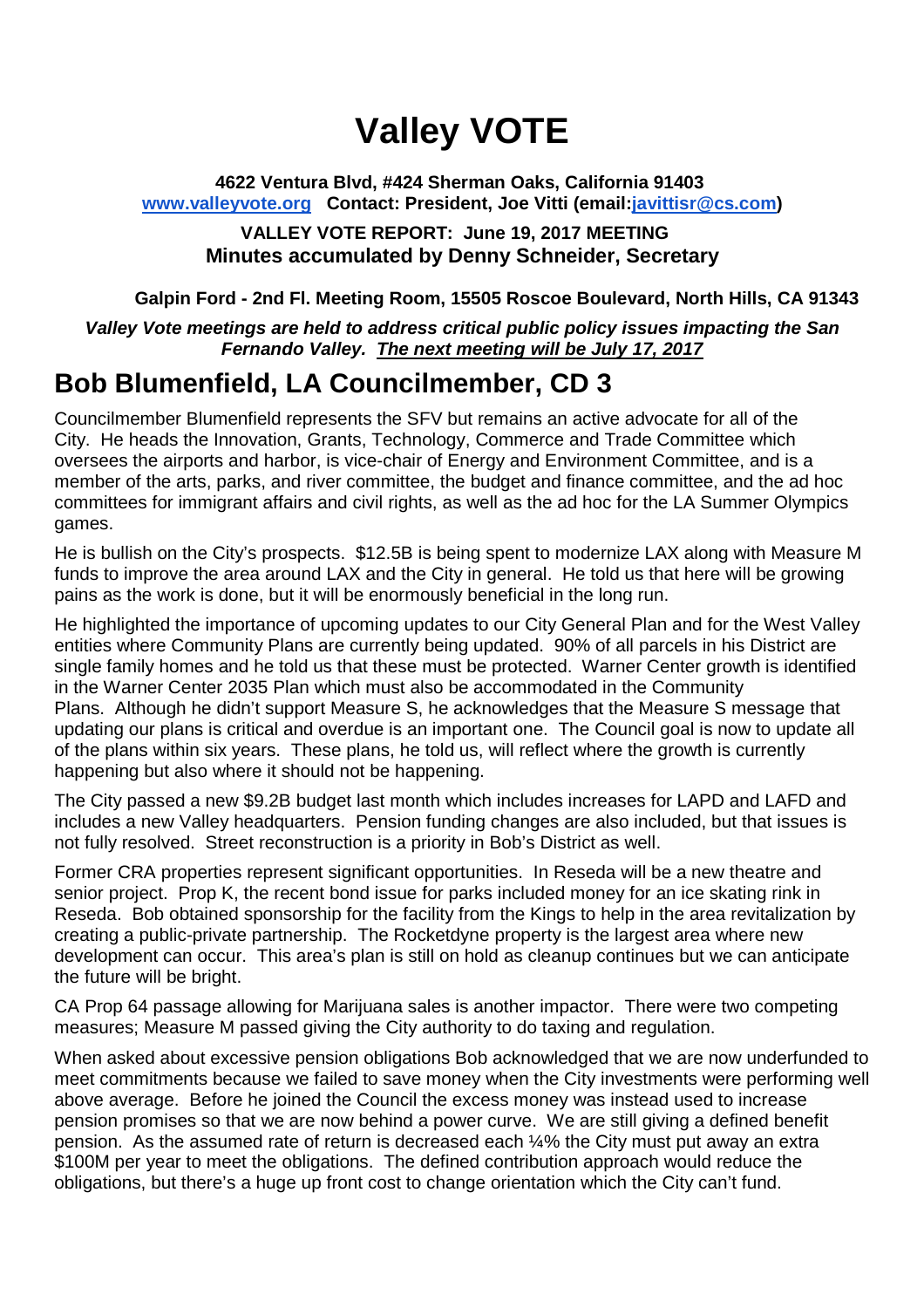## **Scott Schmerelson, LAUSD Boardmember**

Board District 3 includes much of the West Valley. LA Unified School District is the largest school district for which the board which is independently elected. Most are appointed by other entities.

Sunshine Canyon is an issue impacting LAUSD. The trash odors and gases impact the local schools. The Porter Ranch storage facility gas releases also impact LAUSD schools.

He is a supporter of public schools. The Board is are working for the changes to make it effective education. Part of education, he feels, is to learn to work with all kinds of people—something that happens in public schools. Charter Schools created at the community level, he said, are transparent and good. On the other hand, "corporate" charter schools which do not take all students by excluding highly needy special education, handicapped students are unacceptable to him.

Scott went over the positives of some of the conversion charter schools like El Camino which use LAUSD facilities. He noted that there used to be a serious lack of transparency in the management of El Camino Charter resulting poor use of funds including very expensive meetings at expensive restaurants. He noted in that Charter School was an achievement gap between minority students and other students. This has been addressed and is improving.

LAUSD is located in the Arts capital of the world but it is underfunded for arts in our schools. He has suggested that arts and sporting events should be taxed in LA to support the arts in our schools. Mayor Garcetti suggested a surcharge be enacted via a proposition; money from the City is unavailable. The LAUSD annual budget is being set right now and will be down to \$8B, still a huge number. He doesn't expect that raises will be large as has happened in the past. They will be held to 1-2% as a onetime event rather than large annual raises.

There are two new board members who he feels were the result of external money injected into the campaigns. Although not thrilled with the election results Scott will be working with them to make LAUSD better.

He is proud that the graduation percentage has increased to 77%. Questions were raised about the graduation of underperforming students who were passed with some grades of D. In response to a question about sexual harassment, Scott noted that there will be a special prosecutor to ensure that these people are punished and removed from teaching.

One example of a positive change was the reintroduction of chocolate milk in the cafeterias. Chocolate milk was perceived by a previous board as being unhealthy. The reality is that it had no more sugar than an apple. The new board has enacted changes allowing the chocolate milk and found the cafeteria funding dynamics changed. It used to be virtually reliant on grants and federal food programs funding students to eat in the cafeteria. Cafeterias now break even without the subsidies.

There was no reduction in force notices this year! These occur when the estimates of teachers needed is inconsistent with the number of students registered in various schools. On the other hand more staff is now in the schools instead of LAUSD headquarters on Beaudry Street. Beaudry has had a 30% reduction of staff.

All of the transfers to the schools is based on seniority and there were challenges. One school with a 20% Armenian population saw every secretary that spoke Armenian bumped from their school where these secretaries speaking the language were needed. Similar issues occurred at schools with a high percentage of Spanish speaking students.

Trade schools teaching manual arts are also considered important. Expansion of these programs is progressing to the point where graduates are expected to be both college ready, but also life ready.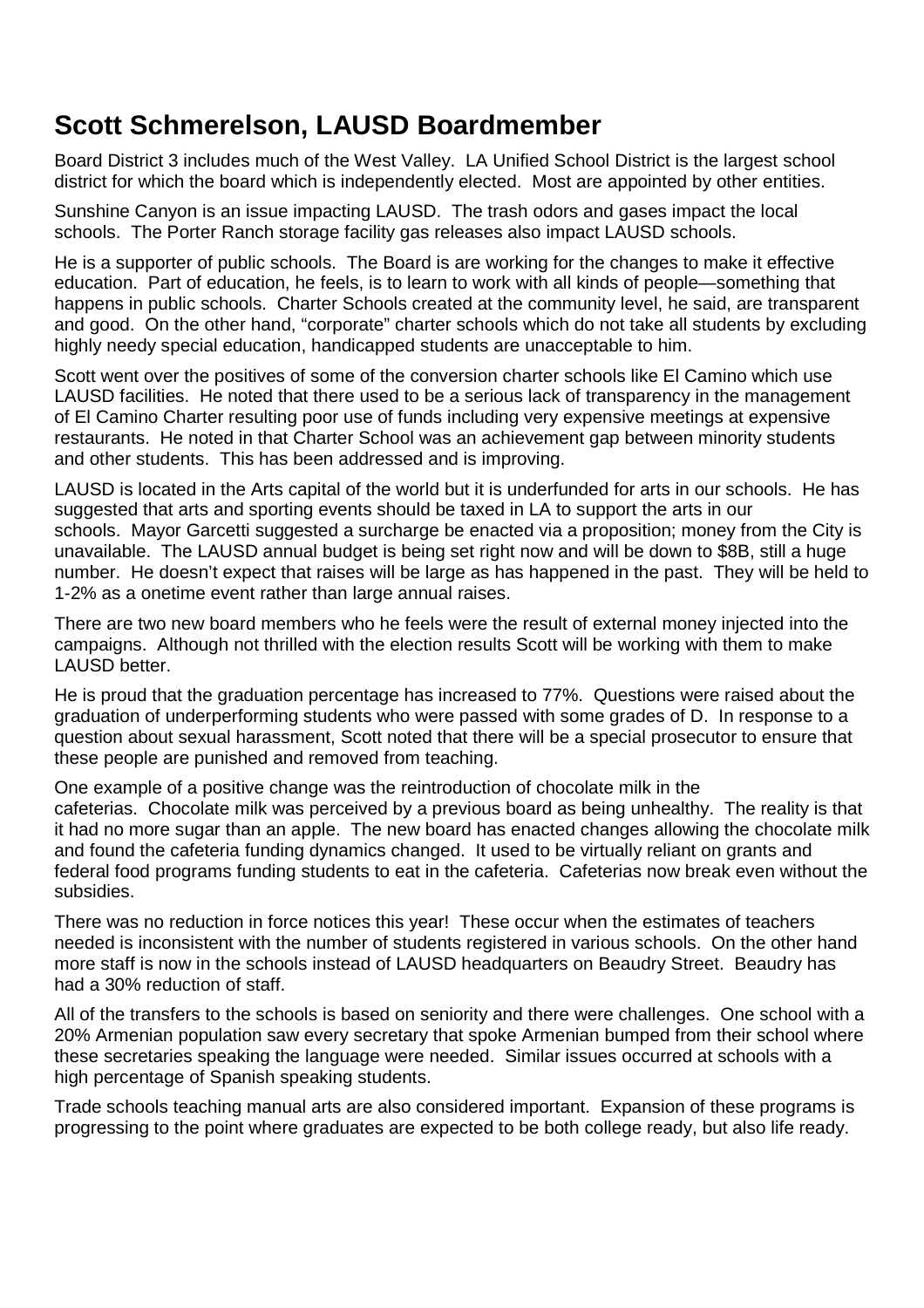# **Valley VOTE Member Reports**

### **Victor N. Viereck - Political Housing Policy Consequences**

In spite of the critical need for more housing, politicians create negative consequences. In 1986 the 1986 Tax Reform Act change of depreciation on apartment buildings from 19 years to 27 ½ years removed an effective tax shelter that inspired investment in apartments. That change did not take away any depreciation. It spread the same amount over 8 ½ additional years. As apartments age, major repairs (capital improvements) are needed to keep them pleasantly habitable. But the Capital Improvement part of the City of Los Angeles Rent Stabilization Ordinance (Rent Control) prevents apartment owners from recovering at least half of the improvement costs. Interest (and other finance costs) is not even part of the pass through cost. Effective as of July 1, 2017, in the City of Los Angeles, there will be eleven trash hauling districts and only seven franchised trash haulers in the city. Each franchised hauler will be required to pay the city a fee for the privilege of hauling trash for apartments and commercial property. Such fees will be creating large fee increases on apartment owners. Increases of 100-200% have been heard.

Annual RSO rent increases have been limited to only 3% since 1994.

Considering the current status of costs and the Los Angeles RSO it would be interesting to have a survey of current owners of Los Angeles apartments regarding whether they would risk owning more apartments in Los Angeles.

*Victor N.* Viereck *818-985 9174*

### **Ernie Hilger - Veterans Housing and Health Care update**

The West Los Angeles VA was campus was originally deeded to be a home for Veterans in the original land grant in 1888. Over time, the VA made decisions to lease out parts of the VA campus issuing 23 enhanced use leases to organizations that had no affiliation or positive impact on Veterans. There is a concerted push to return the land to use for veterans.

**Medical Care Goals and Priorities**

 **Master Plan to Revitalize West LA Campus EIS/EIR Studies Started Public Scoping June 7-8**

**Five (5) Priorities for a more defined VA per Dr. Shelton, Secretary of VA were announced at the quarterly VSO and elected officials communications meeting on May 31, 2017 are:**

1. Improve access to care using the Choice Program and extend 40 mile rule. Human **Resources (HR) is broken at the. The VA to hire professionals for staffing requirements.**

**2. Modernize IT programs nationwide to fix scheduling for appointments.**

**3. Integrate DOD (Department of Defense Medical) electronic records with VA for a seamless electronic transfer of information to follow the veteran during his life.**

**4. Utilize the VA's resources more effectively to Improve timeliness of care.**

**5. Delivery and Accountability to authorize emergency mental health treatment for other than honorable discharges for 60 days. Focus on reducing the 20/day suicide rate. Note the veteran suicides statistics can be broken down as follows 14/day no care in VA and 6/day care in VA.**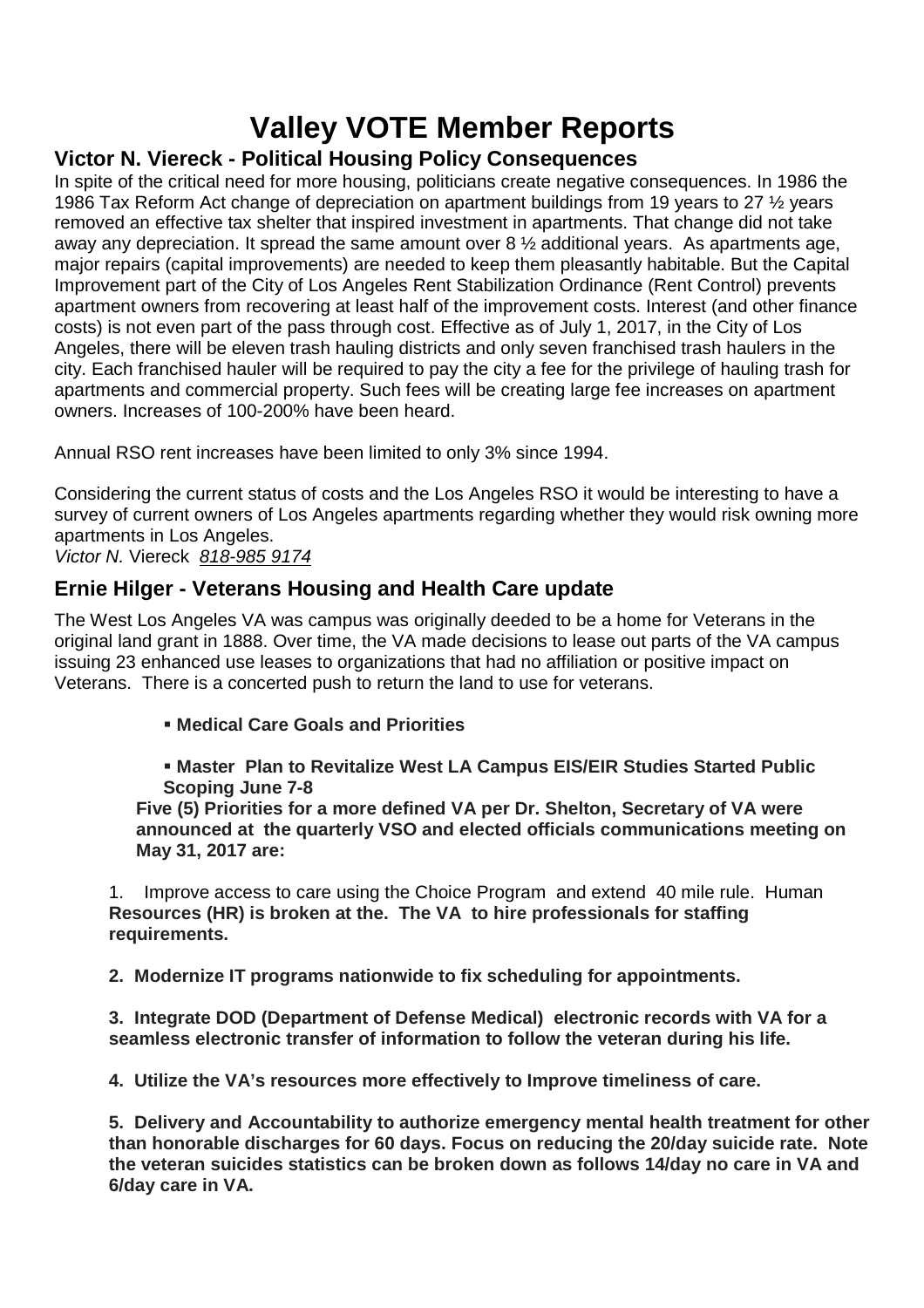**Environmental Impact Studies (EIS) and Environmental Impact Report (EIR) hearings have started for the Master Plan with scheduled community and veteran input.**

**The bids for construction and management of services buildings 205 and 208 closed on May 31, 2017. When completed, these buildings will house approximately 100 more veterans in permanent housing.**

**There was a ribbon cutting for Building 209 on Friday, June 16, 2017 9:30 -10:30 AM to commemorate the housing of 54 disabled veterans. Under Secretary of the VA, Mr. Scott R. Blackburn himself a disabled veteran officiated at the ceremony. Officials from US Department of Veterans Affairs, The Veterans Housing Partnership and Step UP and HACLA were present to mark this significant occasion in the effort to eliminate veterans homelessness in the city of Los Angeles.**

**The Community Veterans Engagement Board (CVEB) held a Town Hall Meeting at11:00-12:30 PM on June 16, 2017 directly after the Ribbon Cutting for building 209.**

**Next Stage in revitalization West LA VA is to let a bid for 150 more permanent veterans housing units for Mc Arthur Park Field area on the VA grounds. It is anticipated this bid will close shortly.**

**The veterans' community at large wishes to thank Valley Vote** for their continued support to make ending veterans homelessness a reality in Los Angeles and the Nation. We further request that Valley Vote members and the citizens at large be ever vigilant and cognizant as to how this project is progressing to ensure that it doesn't stagnate. Please exert your political influences to assist when required to make this project a success for all veterans and their families in the 21 century. Ernie Hilger 818 926 6892

### **Ralph Kroy Sunshine Canyon**

The landfill is located at 14747 San Fernando Road, West of 1-5 and 14 Freeway intersection. It is also one of the most cited landfills for odors in the State, if not the country. It is operated by Browning-Ferris Industries of California (BFIC), a Republic Services wholly owned subsidiary.

The landfill is now, finally, seriously trying to improve their operation, with a Vice President and team now overseeing the operations for improvement. They have provided a table of the items, and goal times, deadlines, that they will achieve their targets.

This includes:

| • Install more than 250 pumps in gas wells to remove leachate.                    | August 31, 2017  |
|-----------------------------------------------------------------------------------|------------------|
| • Install 21 acres of closure turf.                                               | August 31, 2017  |
| • Apply 37 acres spray-on cover in new temporary waste fill areas August 31, 2017 |                  |
| • Establish vegetative cover over 57 acres to prevent soil erosion. Dec. 31, 2017 |                  |
| • Increase organics diversion                                                     | Ongoing          |
| • Apply environmentally safe neutralizer onto waste                               | July 1, 2017     |
| • Implement transfer station neutralizer.                                         | October 1, 2017  |
| • Install gabion cubes in new waste cells.                                        | October 31, 2017 |

This is a major improvement - planning things to reduce problems, rather than continuously fighting every step, and not solving problems.

Ralph Kroy rekroy@aol.com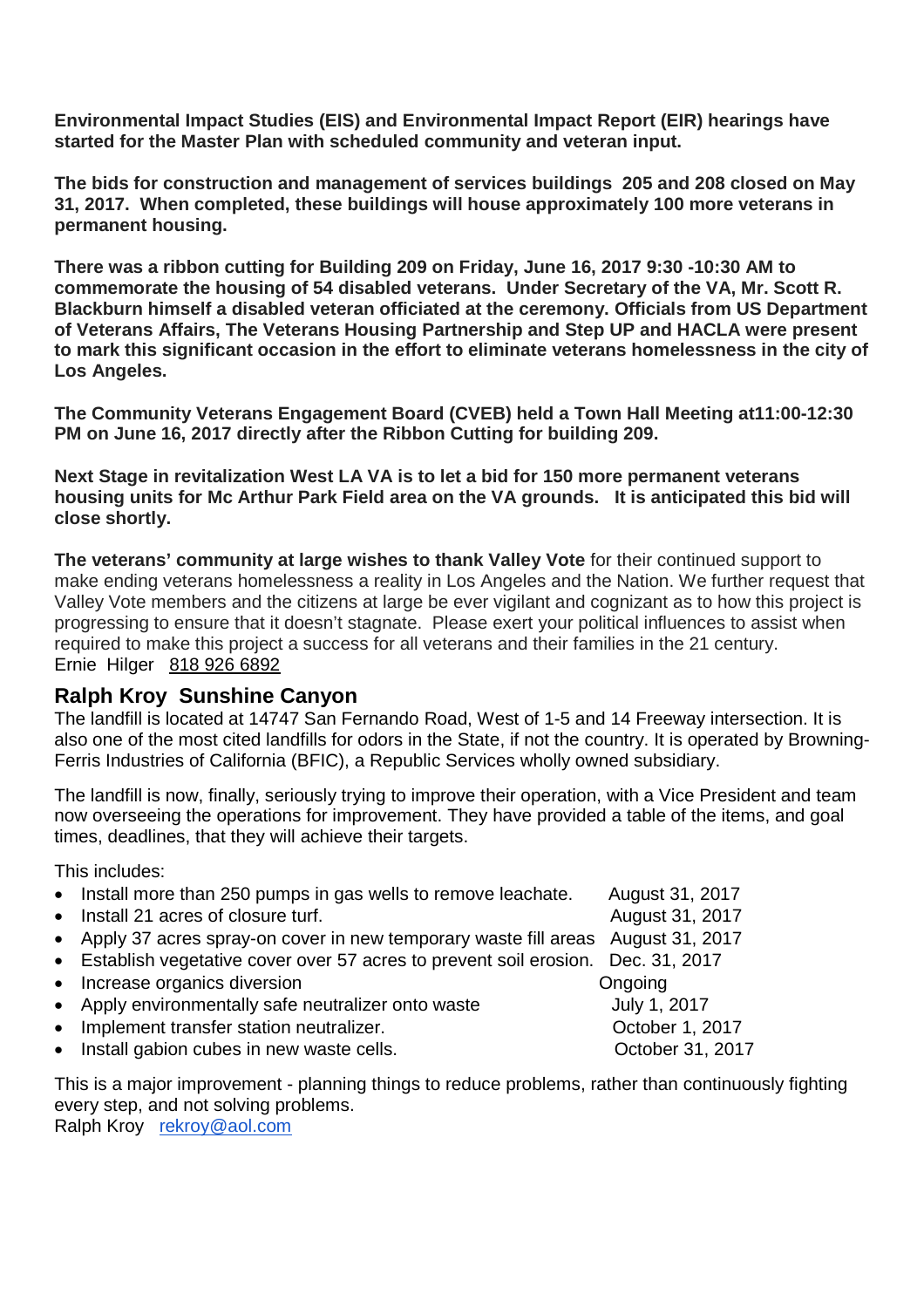### **David DeVoss -- "Vertical Urbanism"**

Seated in the center of downtown Los Angeles, the \$1.35 billion Wilshire Grand Center is the creation of Cho Yang-ho, 68, the CEO of Korean Airlines and the airline's corporate parent Hanjin International. There's no denying the city's embrace of Asian property developers, who poured over \$1.5 billion into downtown Los Angeles construction in 2015, and their stated goal of turning America's second largest city into a destination resembling Seoul and Shanghai.

A two blocks south of the Wilshire Grand another \$1 billion development called Metropolis is being erected by China's Greenland Group on 2.57-hectares next to a roaring freeway. Scheduled for 2018 completion, the mixed-use development will have a luxury hotel plus 1,500 residences, close to half of which already have been sold to Mainland Chinese. Shenzhen Hazens Real Estate Group already has a major project underway, Shanghai's Shenglong Group recently obtained permits to spend \$1 billion building three downtown residential towers and China Communications Construction Group is expected to start construction on a \$1 billion development next year.

The biggest development on the horizon, however, is Oceanwide Plaza, a 140,000-sq. meter project containing office towers, luxury condominiums, 15,425-sq. meters of retail space, a Park Hyatt hotel and a two-acre outdoor amenity deck. Everything is built atop a seven-story podium that is banded by a LED scroll more than a block long designed to mimic the environment of New York's Times Square. Oceanwide is scheduled for completion in 2019.

California politicians are pushing for higher, denser cities. Builders now are regularly excused from height restrictions and existing zoning codes that mandate ample parking and traffic mitigation. Building allowances and financial incentives are especially generous along transportation corridors and subway hubs that at present don't even exist. Commuting will become even more painful in November when California's gasoline taxes soar to more than 58-cents a gallon. By making driving more painful, Los Angeles hopes to force people to embrace "vertical urbanism" of the sort existing in every major Asian capital.

Motivated by China's softening economy and Beijing's seeming inability to halt the outflow of investment capital, Chinese property developers were quick to take advantage of California's new urban sensibilities and today are poised to enjoy generous returns on their investments.

David DeVoss eastwestnewsserv@aol.com

### **Airport Report – Denny Schneider**

Another busy month at LAX. If you've used LAX recently you no doubt have been delayed in your aircraft as taxiing time and distances are increased when arriving and departing from gates. This is because all of the building construction has reduced the available taxiways. Improved taxiways was necessary before, but now construction exacerbates it. There's a plan in place to improve these taxiways that will be accomplished over the next three years. More buildings are being constructed to the west of Tom Bradley International and as these are completed the new, improved taxiways will then be implemented. All of this will not necessarily increase capacity, but will make it safer and more convenient for all air traffic.

Ground traffic also continues to increase as the passenger number increase. Over the next few years the LAWA Landside Access Modernization Program (LAMP) is supposed to address the landside traffic. Despite the Alliance for a Regional Solution (ARSAC) August 2016 Memorandum of Understanding which limits growth of gates there will continue to be passenger growth because the size of aircraft serving LAX has increased and the passenger load factor per aircraft can result in a 35% growth. LAWA must do the LAMP as quickly as possible just to keep up with the passenger growth. ARSAC continues to push for improvements at LAX, but also at the other airports so that less "out of area" passengers from other parts of So Cal can be accommodated in their local airports.

Denny Schneider, Pres. Alliance for A Regional Solution to Airport Congestion (ARSAC) Denny@WeLiveFree.com 213 675-1817